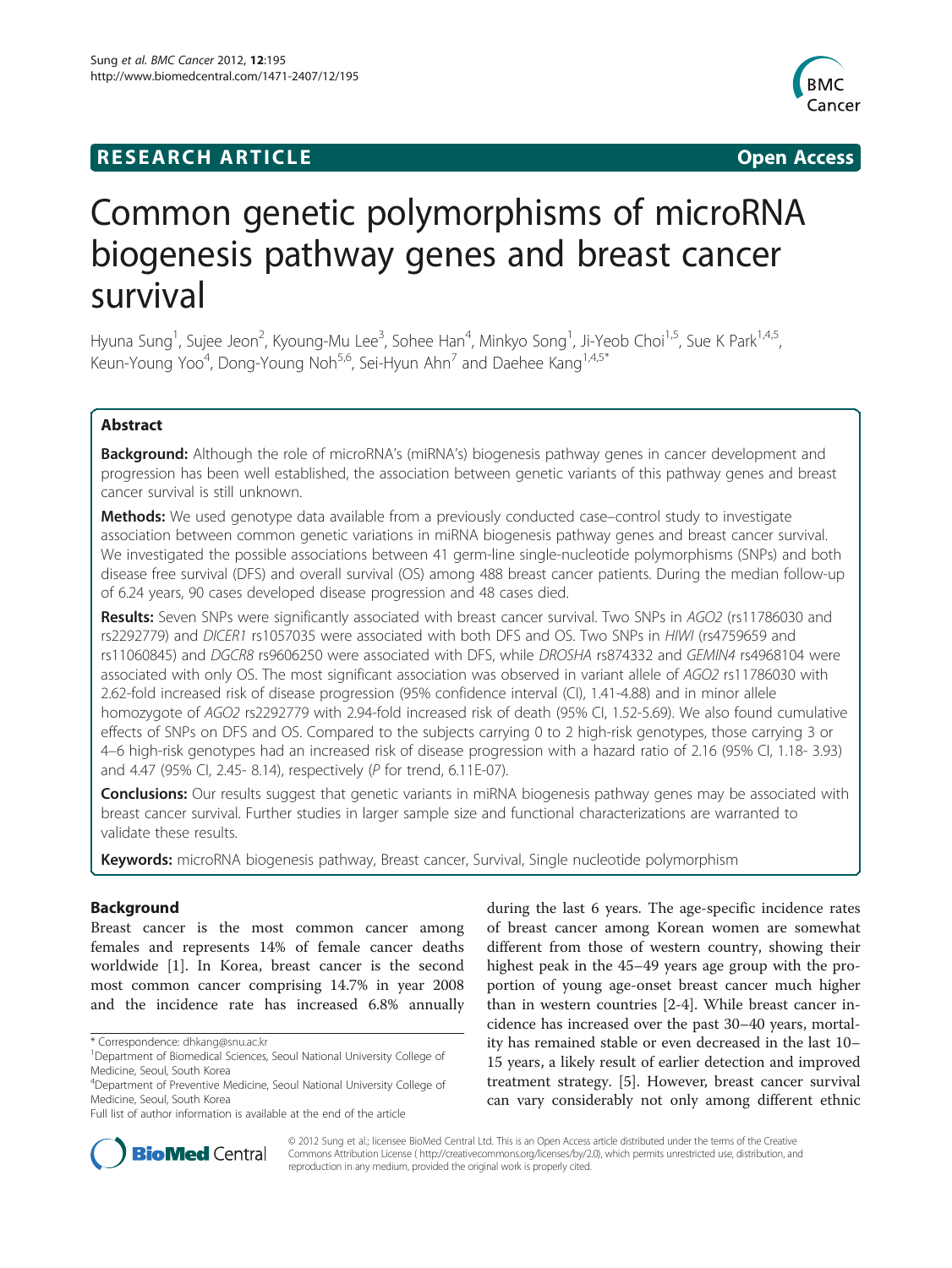groups but also across different subtypes of breast cancer. These differences have been partially explained by the traditional prognostic and predictive factors related to clinical and pathological features of breast cancer [\[6](#page-10-0)]. Previous studies conducting candidate gene approach and recently added genome-wide association studies have implicated inherited factors as influences on breast cancer survival. However, the reported effect size was very small to moderate and do not fully explain the heterogeneity in breast cancer survival [[7-9](#page-10-0)].

MicroRNAs (miRNAs) are a major class of endogenous short non-coding RNAs that post-transcriptionally modulate gene expression in a sequence specific manner [[10\]](#page-10-0). The role of miRNAs in human cancer pathogenesis has been well established by the identification of aberrant expression of miRNAs in many types of cancer including breast cancer [[11\]](#page-11-0). It is also suggested that the perturbations in miRNA expression facilitate the key pathways involved in cancer progression such as inflammation, cancer cell invasion, angiogenesis, and metastasis [\[12](#page-11-0)]. Some miRNAs were reported to be associated with invasive and metastatic phenotype of breast cancer cell lines and to be also correlated with metastatic tumor tissues as well. On the other hand, some miRNAs serve as metastasis suppressors and it was shown that their expression is frequently downregulated or lost in both breast cancer cell lines and metastatic foci [\[13\]](#page-11-0).

There is increasing evidence that the presence of genetic variants in precursor or mature miRNAs, their biogenesis pathway genes, or in miRNA binding sites of target mRNA are associated with the risk of cancer development [[14\]](#page-11-0). More recently, the effects of genetic variants in miRNA related genes have been demonstrated to be associated with cancer survival in several types of cancers including colorectal cancer [\[15](#page-11-0)], renal cell carcinoma [[16\]](#page-11-0), ovarian cancer [[17](#page-11-0)] and head and neck cancer [\[18](#page-11-0)].

Although the role of miRNA's biogenesis pathway genes in cancer development and its progression has been well established, the association between genetic variants of this pathway genes and breast cancer survival is still unknown. Here, we selected 41 SNPs in 14 candidate genes (AGO1, AGO2, DICER1, DGCR8, DROSHA, FMR1, GEMIN3, GEMIN4, HIWI, RAN, TARBP2, XPO5,  $p68$  and  $p72$ ) involved in the canonical miRNA biogenesis pathway [\[19,20](#page-11-0)] and evaluated the associations with breast cancer survival.

## Methods

## Study population

The REMARK criteria was used to report our data [\[21](#page-11-0)]. The study subjects were derived from the previous study to investigate association between the polymorphisms in miRNA biogenesis pathway genes and breast cancer risk

[[22\]](#page-11-0). The description of the Seoul Breast Cancer Study (SeBCS) has been described in the previous study. Briefly, histologically confirmed breast cancer cases  $(n = 3,497)$  and controls  $(n = 1,273)$  were recruited by the Seoul National University Hospital and Asan Medical Center between 2001 and 2007. A questionnaire was given by the trained interviewers to collect information on demographic, reproductive and other lifestyle factors. Peripheral blood was drawn into 10-mL heparinized tubes and stored at −70°C until genotyping. Those with previous history of cancer  $(n = 156)$ , previous history of hysterectomy or oophorectomy  $(n = 268)$  were excluded. After the additional exclusion of the subjects with no or insufficient DNA samples  $(n = 760)$ , 559 patients were available for genotyping experiment. Patients were followed up to March 2010 using a retrospective chart review with standard protocol to collect clinicopathological features, patients' treatments, and vital status such as recurrence and death. The vital status was additionally checked through the death registry of the Korea National Statistical Office in May 2011.

Patients diagnosed with *in situ* breast cancer  $(n = 49)$ , benign breast cancer  $(n = 13)$ , or multiple cancer at diagnosis  $(n = 2)$  and with incomplete linkage of both clinical record and death record due to error in resident registration number  $(n = 7)$  were additionally excluded for survival analysis. Thus, a total of 488 invasive breast cancer patients were included in the final analysis. The baseline characteristics by study inclusion were presented in Additional file1: Table [S1](#page-10-0).

Informed consents were received from every patient when the questionnaire was administered. The study design was approved by the Committee on Human Research of Seoul National University Hospital (IRB No. H-0503-144-004).

## SNP selection and genotyping

The selection of genes and SNPs has been previously described in detail [[22\]](#page-11-0) . Using the data from the International HapMap Project [\(http://www.hapmap.org/](http://www.hapmap.org/)), dbSNP (NCBI, [http://www.ncbi.nlm.nih.gov/projects/](http://www.ncbi.nlm.nih.gov/projects/SNP/) [SNP/](http://www.ncbi.nlm.nih.gov/projects/SNP/)) and web-based SNP selection tools ([http://www.](http://www.niehs.nih.gov/snpinfo) [niehs.nih.gov/snpinfo\)](http://www.niehs.nih.gov/snpinfo) [[23\]](#page-11-0), we selected 41 haplotype tagging SNPs (htSNPs) defined by the linkage disequilibrium (LD) with square of the pairwise correlation coefficient,  $r^2 > 0.90$ , in the genomic region from 5 kb upstream and 3 kb downstream of the largest cDNA isoform of each gene with minor allele frequency (MAF) of > 0.05 in Asian populations; 35 SNPs in 12 genes in miRNA biogenesis pathway and 6 SNPs in 2 genes involved in hormonal regulation of miRNA biogenesis. To measure the LD between SNPs, LD parameters  $(r^2)$ and D′) were calculated using Haploview version 4.2 software (Whitehead Institute, Cambridge, MA, [http://](http://www.broadinstitute.org/haploview/haploview)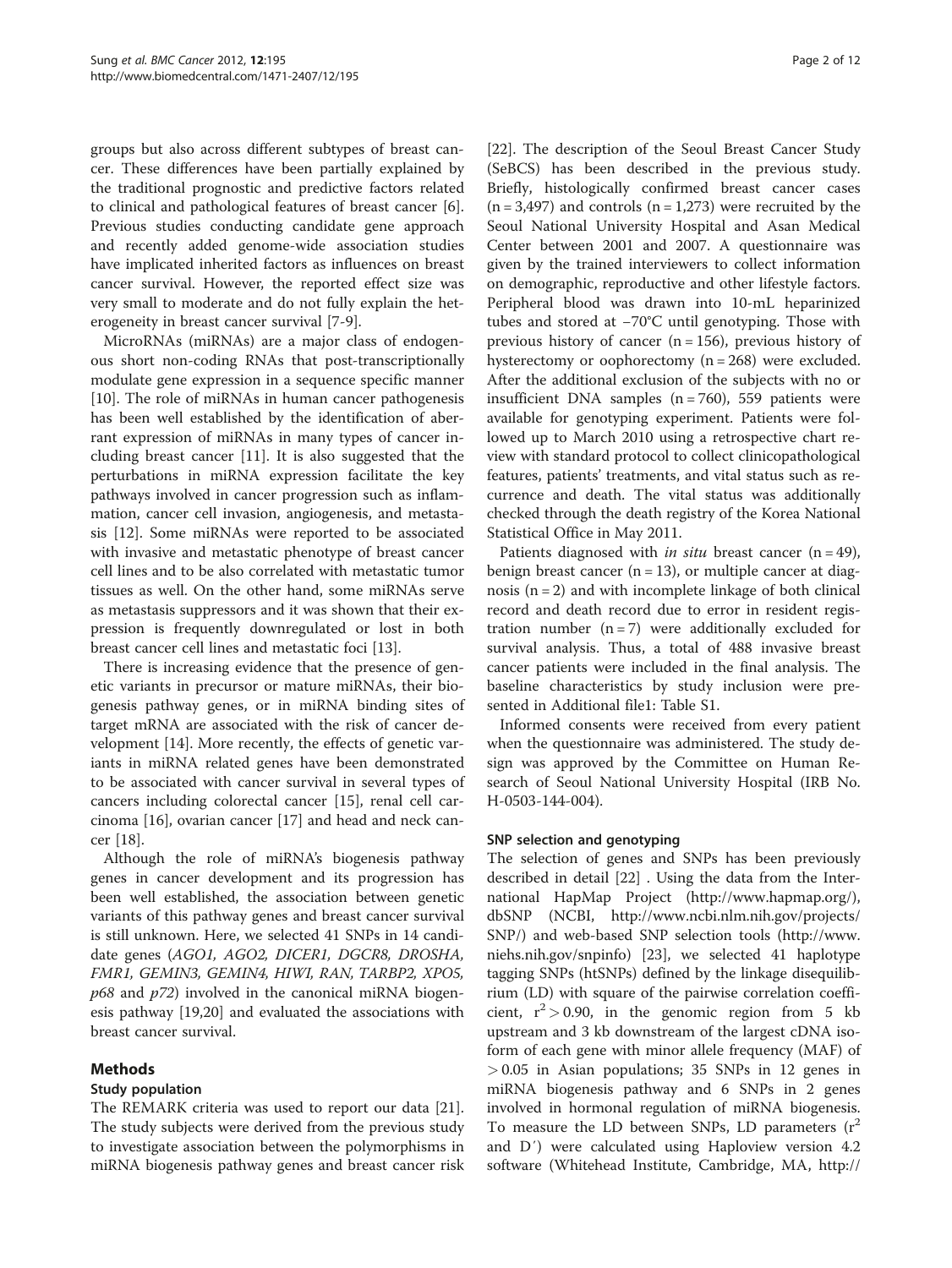[www.broadinstitute.org/haploview/haploview](http://www.broadinstitute.org/haploview/haploview)). In the case of multiple potentially functional SNPs within the same haplotype block, only one SNP was included in our analyses. The proportion of common variants tagged with  $r^2$  more than 0.8 ranged from 32.4% to 100% [\[22](#page-11-0)].

Genotyping for 41 SNPs was conducted using the Taq-Man assay (Applied Biosystems, Carlsbad, California). Primers and probes are available upon requests from the authors. Randomly selected 5% of samples and negative controls were included to ensure the accuracy of genotyping. The concordance rates for quality-control samples were >95.0% for all assays. For all 41 SNPs investigated, no significant deviation from Hardy-Weinberg equilibrium was observed among the controls  $(P> 0.01)$ . We discarded one SNP in TARBP (rs2280448) that showed minor allele frequency less than 5%.

#### Statistical analyses

The differences in patient characteristics by study inclusion were assessed by the Pearson's  $\chi^2$  tests for categorical variables and the Student's t-test for continuous variable.

The primary outcomes were disease-free survival (DFS) and overall survival (OS). For DFS analysis, we only included patients with stage I-III  $(n = 480)$  excluding patients diagnosed with stage IV  $(n = 8)$ . DFS time was defined as the time from the date of surgery until the date of the first locoregional recurrence, first distant metastasis, 2<sup>nd</sup> primary cancer or death from any cause. Patients known to be alive with no evidence of disease progression were censored at the last follow-up date or 31 March 2010, whichever came first. OS time was defined as the time from diagnosis until the date of death from any cause, censoring at the date of the last follow up or 31 May 2011, whichever came first.

Kaplan-Meier method was used to estimate the survival function, and differences across survival curves were examined using log-rank test. For the DFS analysis, Cox's proportional hazard regression models were used to estimate hazard ratios (HR) and 95% confidence intervals (CI) adjusting for age at diagnosis, tumor size  $(\leq 2 \text{ cm and} > 2 \text{ cm})$ , lymph-node involvement (no and yes), histologic grade (I-II and III), nuclear stage (I-II and III), estrogen receptor (ER) status (positive and negative), progesterone receptor (PR) status (positive and negative), and hormone receptor therapy (yes and no) in the final model. For the OS analysis, tumor size  $(\leq 2 \text{ cm and} > 2 \text{ cm})$ , lymph-node involvement (no and yes), distal organ metastasis (no and yes), histologic grade (I-II and III) and hormone receptor therapy (yes and no) were included in the final model. Other covariates considered but not included the final model were menopausal status, adjuvant chemotherapy, and radiotherapy. Because these variables did not alter HRs significantly after adjusting for other covariates (statistical significance for the inclusion of the final model was set at  $P < 0.20$ ) and the final model adjusted for all the covariates made no substantial difference to the results. The significance of the full versus reduced model was calculated with an F-test.

The proportional hazard assumption of the Cox model was examined by graphic evaluation of Schoenfeld residual plot. We generated dummy variables indicating the missing (1) and non-missing (0) for the all covariates and all the missing values of covariates were coded as '-1'. When we tested the regression model, each covariate was included in the model with respective dummy variable for missingness so that all the patients were included in the statistical models.

For individual SNP analysis, we tested three genetic models (additive, dominant and recessive) to evaluate the significance of SNPs and the best fitting model for each SNP was selected by the smallest P value.

Given the number of SNPs investigated, the Benjamini-Hochberg false discovery rate (FDR) method was used to assess the statistical significance after correction for multiple comparisons. We considered  $FDR < 0.05$  as being noteworthy [\[24\]](#page-11-0).

For haplotype analysis, the missing data with at least one of five polymorphic sites were excluded. Assuming HWE, the expectation-maximization algorithm was used to calculate the maximum likelihood estimates of the haplotype frequencies using SAS PROC HAPLOTYPE. The haplotypes with frequencies less than 5% in all patients were combined into one group. The most common haplotype was compared with other haplotypes with adjustment for selected covariates. Haplotype data were treated as categorical variable and were incorporated as dummy variables in the Cox model. Cumulative effects of SNPs were assessed by counting the number of high-risk genotypes in each subject. High-risk genotypes were defined as the genotypes with risk conferring-allele shown to be significantly associated with DFS or OS. The number of high-risk genotypes was categorized as low, medium, and high-risk groups and HRs and 95% CIs were calculated for all groups and compared with the low-risk group.

All statistical procedures were conducted using SAS version 9.2 (SAS Institute, Cary, NC). All P values reported were two-sided.

## Results

The differences between the patients' characteristics by study inclusion were evaluated (Supplementary Table [1](#page-3-0)). All the clinical characteristics compared were not significantly different between two groups other than the distribution of age. The patients included in this study were younger than those excluded from the study (mean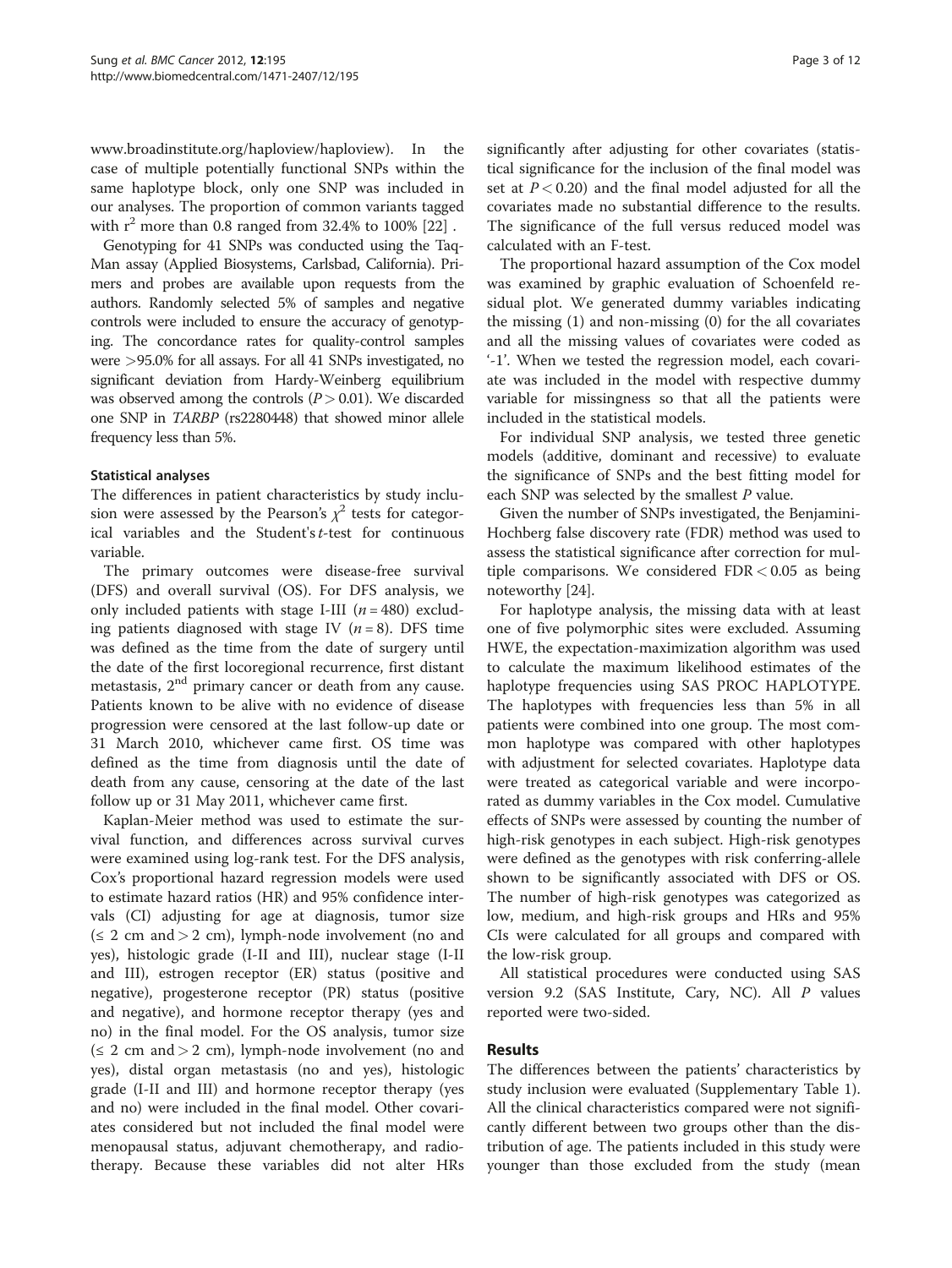## <span id="page-3-0"></span>Table 1 Baseline characteristics of subjects by follow up status

|                                                     | Disease-free survival $(n = 480)$ | Overall survival (n = 488)                                     |               |                          |                                                           |                     |                                            |               |   |                                                 |
|-----------------------------------------------------|-----------------------------------|----------------------------------------------------------------|---------------|--------------------------|-----------------------------------------------------------|---------------------|--------------------------------------------|---------------|---|-------------------------------------------------|
|                                                     |                                   | Relapse (n = 90) <sup>a</sup> No relapse (n = 389) HR (95% CI) |               | $\mathsf{P}$             | aHR (95% CI) <sup>b</sup> P                               |                     | Death (n = 41) Alive (n = 447) HR (95% CI) |               | P | aHR (95% CI) <sup>c</sup> P                     |
| Follow up duration, years (median) 0.12-8.34 (4.64) |                                   |                                                                |               |                          |                                                           | $0.18 - 9.45(6.24)$ |                                            |               |   |                                                 |
| Age (mean(SD))                                      | 46.3 (12.5)                       | 46.6 (10.6)                                                    |               |                          | 0.99 (0.97-1.01) 0.470 1.00 (0.98-1.02) 0.918 45.8 (13.8) |                     | 46.8 (10.7)                                |               |   | 0.98 (0.96-1.01) 0.289 0.99 (0.97-1.02) 0.632   |
| Tumor size                                          |                                   |                                                                |               |                          |                                                           |                     |                                            |               |   |                                                 |
| $\leq$ 2 cm                                         | 27 (30.0)                         | 210 (55.1)                                                     | 1 (reference) |                          | 1 (reference)                                             | 10(21.7)            | 229 (52.9)                                 | 1 (reference) |   | 1 (reference)                                   |
| $>2$ cm                                             | 63 (70.0)                         | 171 (44.9)                                                     |               |                          | 2.49 (1.59- 3.91) <.001 1.66 (1.01- 2.72) 0.045 36 (78.3) |                     | 204 (47.1)                                 |               |   | 3.73 (1.85-7.52) <.001 2.20 (1.03-4.67) 0.041   |
| Lymph-node involvement                              |                                   |                                                                |               |                          |                                                           |                     |                                            |               |   |                                                 |
| No                                                  | 36 (40.0)                         | 258 (67.5)                                                     | 1 (reference) |                          | 1 (reference)                                             | 15 (32.6)           | 282 (65.0)                                 | 1 (reference) |   | 1 (reference)                                   |
| Yes                                                 | 54 (60.0)                         | 124 (32.5)                                                     |               |                          | $3.00$ (1.97-4.58) <.001 2.54 (1.60-4.03) <.001 31 (67.4) |                     | 152 (35.0)                                 |               |   | 3.86 (2.08-7.16) <.001 2.70 (1.40-5.20) 0.003   |
| Metastasis                                          |                                   |                                                                |               |                          |                                                           |                     |                                            |               |   |                                                 |
| <b>No</b>                                           | 90 (100)                          | 389 (100)                                                      | $\bar{a}$     | $\overline{\phantom{a}}$ | $\sim$<br>÷                                               | 42 (91.3)           | 432 (99.1)                                 | 1 (reference) |   | 1 (reference)                                   |
| Yes                                                 |                                   |                                                                |               |                          |                                                           | 4(8.7)              | 4(0.9)                                     |               |   | 7.15 (2.55-20.02) <.001 5.26 (1.71-16.15) 0.004 |
| Histologic grade                                    |                                   |                                                                |               |                          |                                                           |                     |                                            |               |   |                                                 |
| $\left\Vert -\right\Vert$                           | 23 (30.7)                         | 207 (61.4)                                                     | 1 (reference) |                          | 1 (reference)                                             | 12 (31.6)           | 221 (58.3)                                 | 1 (reference) |   | 1 (reference)                                   |
| $\mathbb{H}$                                        | 52 (69.3)                         | 130 (38.6)                                                     |               |                          | $3.00$ (1.84-4.90) < 001 3.40 (1.74-6.64) < 001 26 (68.4) |                     | 158 (41.7)                                 |               |   | 2.81 (1.42-5.56) 0.003 1.93 (0.93-4.03) 0.078   |
| Nuclear grade                                       |                                   |                                                                |               |                          |                                                           |                     |                                            |               |   |                                                 |
| $\left\Vert -\right\Vert$                           | 21(40.4)                          | 146 (59.4)                                                     | 1 (reference) |                          | 1 (reference)                                             | 8 (34.8)            | 160 (57.1)                                 | 1 (reference) |   | 1 (reference)                                   |
| $\,$ III                                            | 31 (59.6)                         | 100 (40.7)                                                     |               |                          | 1.82 (1.05-3.17) 0.034 0.59 (0.28-1.23) 0.161 15 (65.2)   |                     | 120 (42.9)                                 |               |   | 2.52 (1.07-5.94) 0.035 1.12 (0.40-3.11) 0.830   |
| Estrogen receptor                                   |                                   |                                                                |               |                          |                                                           |                     |                                            |               |   |                                                 |
| Positive                                            | 49 (55.1)                         | 238 (63.0)                                                     | 1 (reference) |                          | 1 (reference)                                             | 22 (48.9)           | 269 (62.9)                                 | 1 (reference) |   | 1 (reference)                                   |
| Negative                                            | 40 (44.9)                         | 140 (37.0)                                                     |               |                          | 1.33 (0.88-2.03) 0.177 1.69 (0.79-3.62) 0.177 23 (51.1)   |                     | 159 (37.2)                                 |               |   | 1.82 (1.02-3.28) 0.044 1.02 (0.37-2.80) 0.975   |
| Progesterone receptor                               |                                   |                                                                |               |                          |                                                           |                     |                                            |               |   |                                                 |
| Positive                                            | 42 (47.7)                         | 202 (53.6)                                                     | 1 (reference) |                          | 1 (reference)                                             | 18 (40.0)           | 230 (54.0)                                 | 1 (reference) |   | 1 (reference)                                   |
| Negative                                            | 46 (52.3)                         | 175 (46.4)                                                     |               |                          | 1.23 (0.81-1.87) 0.331 1.53 (0.79-2.96) 0.202 27 (60.0)   |                     | 196 (46.0)                                 |               |   | 1.75 (0.96-3.18) 0.066 1.14 (0.48-2.73) 0.765   |
| Adjuvant chemotherapy                               |                                   |                                                                |               |                          |                                                           |                     |                                            |               |   |                                                 |
| Yes                                                 | 78 (88.6)                         | 285 (76.0)                                                     | 1 (reference) |                          | 1 (reference)                                             | 41 (91.1)           | 327 (76.9)                                 | 1 (reference) |   | 1 (reference)                                   |
| <b>No</b>                                           | 10(11.4)                          | 90 (24.0)                                                      |               |                          | 0.47 (0.24-0.91) 0.026 1.00 (0.47-2.14) 0.996 4 (8.9)     |                     | 98 (23.1)                                  |               |   | 0.36 (0.13-1.00) 0.049 1.16 (0.37-3.60) 0.804   |
| Hormone receptor therapy                            |                                   |                                                                |               |                          |                                                           |                     |                                            |               |   |                                                 |
| Yes                                                 | 47 (52.8)                         | 263 (70.1)                                                     | 1 (reference) |                          | 1 (reference)                                             | 21(46.7)            | 292 (68.5)                                 | 1 (reference) |   | 1 (reference)                                   |
| <b>No</b>                                           | 42 (47.0)                         | 112 (29.9)                                                     |               |                          | 1.79 (1.18-2.71) 0.006 2.43 (1.17-5.07) 0.018 24 (53.3)   |                     | 134 (31.5)                                 |               |   | 2.33 (1.30-4.18) 0.005 1.51 (0.80-2.85) 0.201   |
| Radiotherapy                                        |                                   |                                                                |               |                          |                                                           |                     |                                            |               |   |                                                 |
| Yes                                                 | 43 (48.9)                         | 185 (49.7)                                                     | 1 (reference) |                          | 1 (reference)                                             | 20 (43.5)           | 211 (50.0)                                 | 1 (reference) |   | 1 (reference)                                   |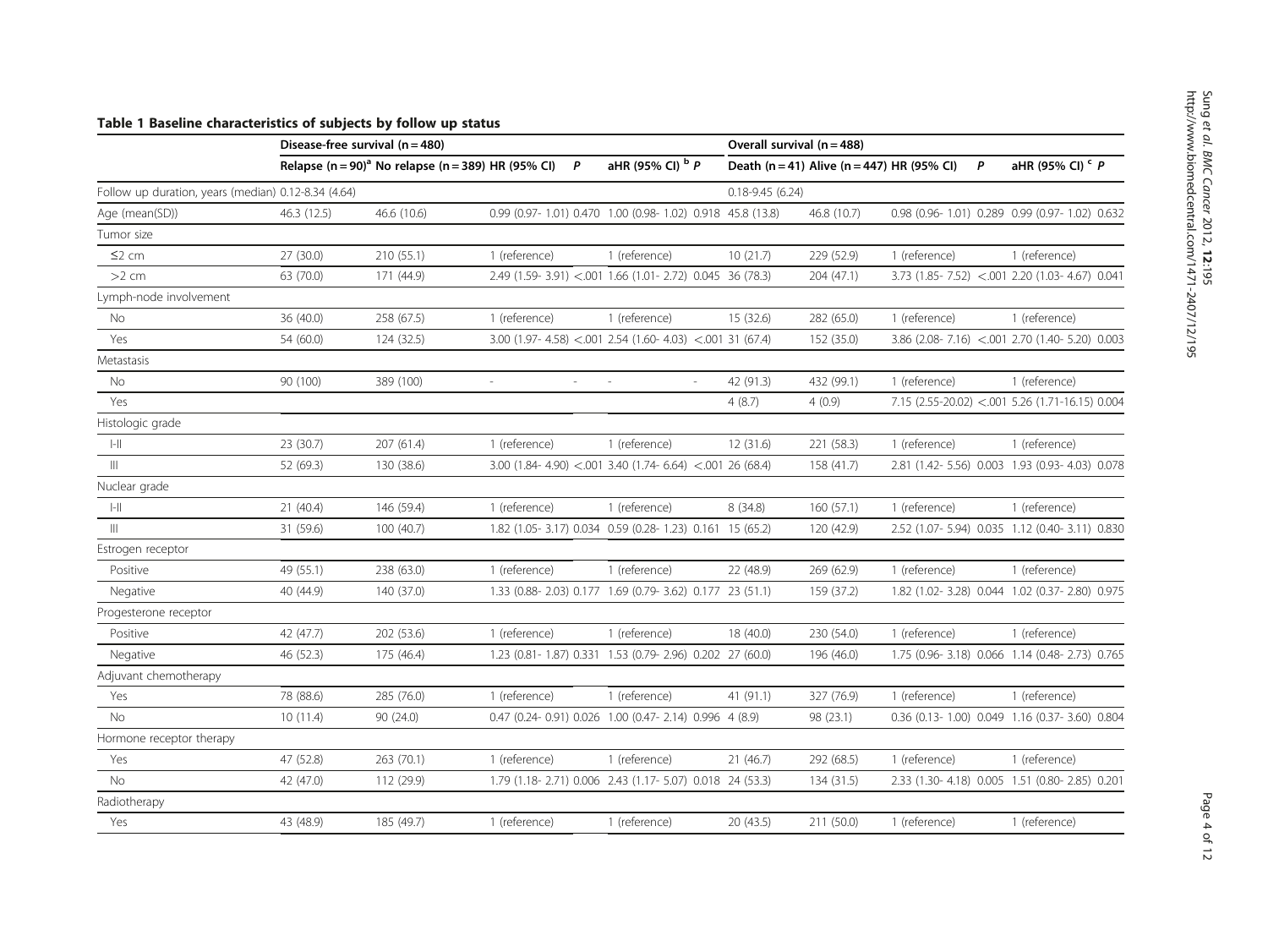#### Table 1 Baseline characteristics of subjects by follow up status (Continued)

| Nс      | $A = \sqrt{2}$ | 187 (50.3) | 0.90 (0.59-1.37) 0.633 0.96 (0.62-1.48) 0.843 26 (56.5) | 211(50.0) | 1.10 (0.61-1.97) 0.760 1.12 (0.61-2.04) 0.723<br>the contract of the contract of the contract of the contract of the contract of the contract of the contract of |  |  |
|---------|----------------|------------|---------------------------------------------------------|-----------|------------------------------------------------------------------------------------------------------------------------------------------------------------------|--|--|
| $M = 5$ |                |            |                                                         |           |                                                                                                                                                                  |  |  |

NOTE Column frequency may be less than total number of subjects due to missing values.

<sup>a</sup> Disease free survival event (relapse) included locoregional recurrence (n=76), 2nd primary cancer (n=11), and death (n=3) from any cause.

<sup>b</sup> Adjusted for age, tumor size (≤2cm and >2cm), lymph-node involvement (no and yes), histologic grade (I-II and III), nuclear grade (I-II and III)) and ER status (positive and negative), PR status (positive and negative and hormone receptor therapy (yes and no.).

<sup>c</sup> Adjusted for age, tumor size (≤2cm and >2cm), lymph-node involvement (no and yes), metastasis (no and yes), histologic grade (I-II and III), and hormone receptor therapy (yes and no).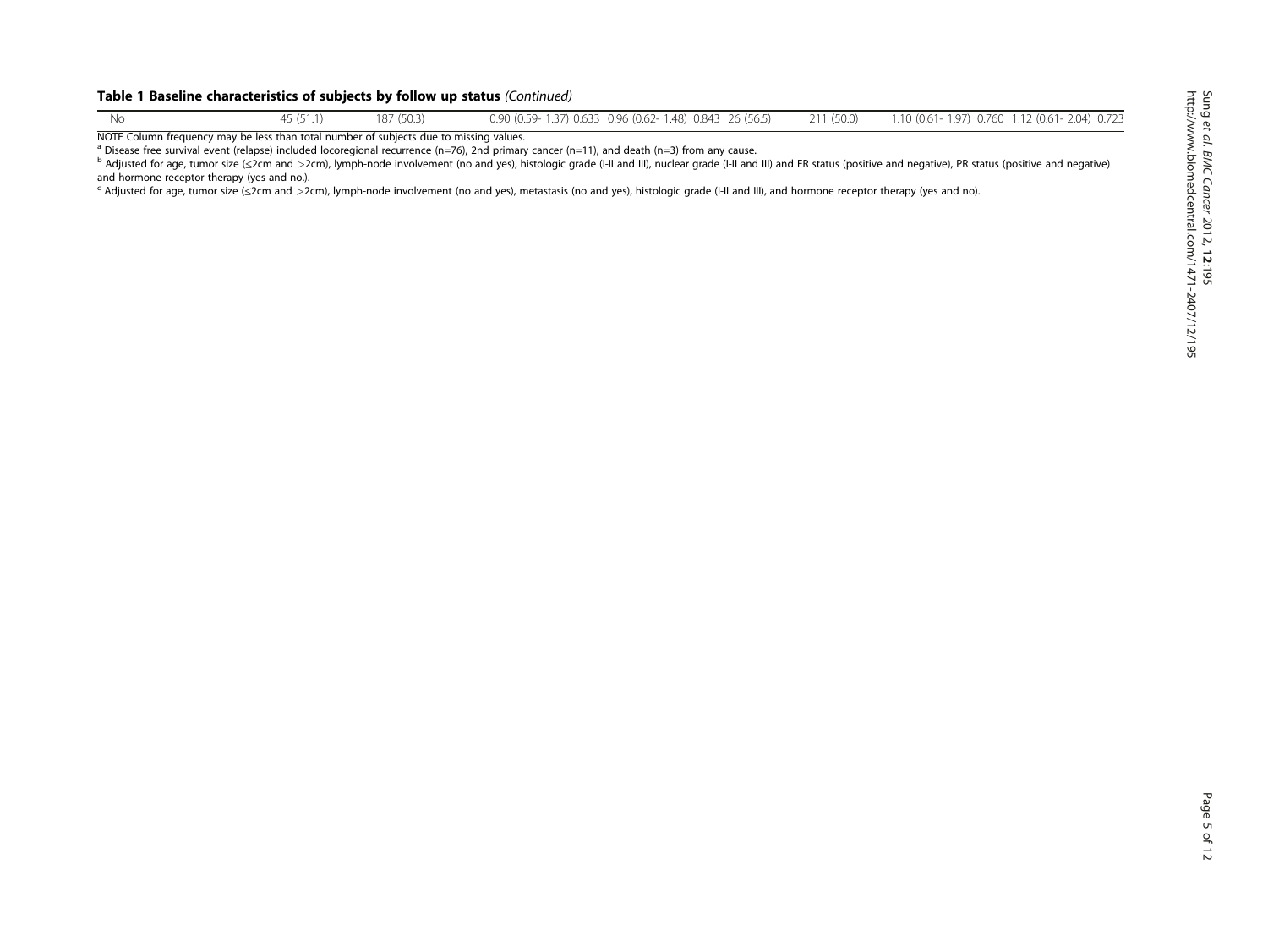(standard deviation), 46.6 (11.0) vs. 47.9 (9.8),  $P = 0.02$ ), however, the menopausal status were not significantly different between the groups.

Of the 488 invasive breast cancer patients included in this study, 323 (66.5%) patients were premenopausal women, 449 cases patients (92.0%) had ductal carcinoma, 37 cases (7.6%) had either lobular, mucinous or papillary carcinoma, and 2 cases were unknown. Over 83% of all cases ( $n = 408$ ) had early stage disease (stage I-IIB).

During a median follow-up of 4.24 years (range, 0.1- 8.3 years) of DFS, there were 76 recurrences, 11 second primary cancers, and 3 deaths among the 480 patients diagnosed with stage I-III. In addition, during a median follow-up of 6.24 years (range, 0.2-9.5 years) of OS, there were 41 deaths from any cause among the 488 patients. Table [1](#page-3-0) summarized univariate and multivariate– adjusted HRs for DFS and OR by patients' characteristics. There were significant differences across survival curves of DFS and OS according to tumor size, lymphnode involvement, metastasis, histologic grade, nuclear grade, ER receptor, adjuvant chemotherapy and hormone receptor therapy (log-rank  $P < 0.05$ , data not shown). In multivariate analysis, tumor size, lymph-node involvement, histologic grade, nuclear grade, ER status, PR status, and hormone receptor therapy were remained as independent and significant prognostic factors for DFS and tumor size, lymph-node involvement, metastasis, histologic grade and hormone receptor therapy for OS  $(P < 0.20)$ .

Results from association analyses for 40 SNPs and breast cancer prognosis are presented in Table[2.](#page-6-0) There were seven SNPs significantly associated with breast cancer survival. Two SNPs in AGO2 (rs11786030 and rs2292779) and DICER1 rs1057035 were associated with both DFS and OS. Two SNPs in HIWI (rs4759659 and rs11060845) and DGCR8 rs9606250 were associated with DFS, while DROSHA rs874332 and GEMIN4 rs4968104 were associated with only OS ( $P < 0.05$ , Table [2](#page-6-0)). The statistical significance was retained after multiple comparisons only for the association between AGO2 rs2292779 and OS.

The most significant association was observed for the AGO2 rs11786030 G allele. The cases with AG/GG genotypes had 2.62-fold increased risk of disease progression of breast cancer (95% confidence interval (CI), 1.41-4.88) and 2.41-fold increased risk of death (95% CI, 1.05-5.50). The AGO2 rs2292779 was also associated with poor prognosis of breast cancer. The minor allele (G) of SNP rs2292779 was associated with 1.42-fold increased risk of disease progression in dose dependent manner (95% CI, 1.05-1.87) and the association with the risk of death was stronger with an adjusted HR of 2.94 in recessive model (95% CI, 1.18-4.35). In addition, the

SNP rs1057035 located in 3'UTR of DICER1 was also associated with both DFS and OS. The TC/CC genotypes of rs1057035 were associated with 1.72-fold increased risk of disease progression (95% CI, 1.00-2.99) and 2.08-fold increased the risk of death.

The DGCR8 rs9606250 and two SNPs in HIWI (rs4759659 and 11060845) were associated with only DFS. The variant allele of DGCR8 rs9606250 variant allele (T) was significantly associated DFS with an adjusted HR of 0.21 (95% CI, 0.05-0.84) in dominant model. The HIWI rs4759659 variant allele (A) was associated with decreased risk of disease progression (perallele HR, 0.50; 95% CI, 0.29-0.85), however, rs11060845 variant allele (T) was associated with increased risk of disease progression.

The DROSHA rs874332 C allele was associated with increased risk of death in recessive model (adjusted HR  $TT/TC$  vs CC, 2.24; 95% CI, 1.21-4.17) and GEMIN4 rs4968104 A allele was associated with decreased risk of death in dose dependent manner (per-allele HR, 0.46; 95% CI, 0.21-0.99).

We conducted haplotype analysis for 13 genes other than p68 and XPO5. We found that common haplotypes of AGO2 were associated with both DFS and OS (Table [3](#page-8-0)). The four most common haplotypes were G-A-T-C-A, C-A-T-C-G, G-A-T-C-G, and G-A-C-C-A with the respective frequencies of 37.1%, 26.6%, 19.6% and 3.5% accounting for 87.1% in all patients. We found the haplotype of G-A-T-C-G were significantly increased risk of disease progression and death compared to the most common haplotype of G-A-T-C-A (adjusted HR, 2.66; 95% CI, 1.49-4.73;  $P = 0.001$  and adjusted HR, 3.11; 95% CI, 1.34-7.23;  $P = 0.008$ , respectively). No significant associations were observed with haplotype of other genes (data not shown).

We also found cumulative effects of SNPs on DFS and OS. Compared with subjects carrying 0 to 2 high-risk genotypes, those carrying 3 and 4–6 high-risk genotypes had an increased risk of disease progression with an adjusted HR of 2.16 (95% CI. 1.18-3.93) and 4.47 (95% CI, 2.45-8.14), respectively (HR for trend, 2.11;  $\ddot{P}$  for trend, 6.11E-07). Similar pattern was observed as for OS, although the association was stronger than that for DFS (HR for trend, 2.80; P for trend, 3.30E-05) (Table [4](#page-8-0)). The Kaplan-Meier survival function is consistent with the result of proportional hazard assumption (data not shown).

## Discussion

In this study, we found seven SNPs significantly associated with breast cancer prognosis and gene-dosage effect of increasing number of high-risk genotypes on DFS and OS of breast cancer. Two SNPs in AGO2 (rs11786030 and rs2292779) and DICER1 rs1057035 were associated with both DFS and OS. Two SNPs in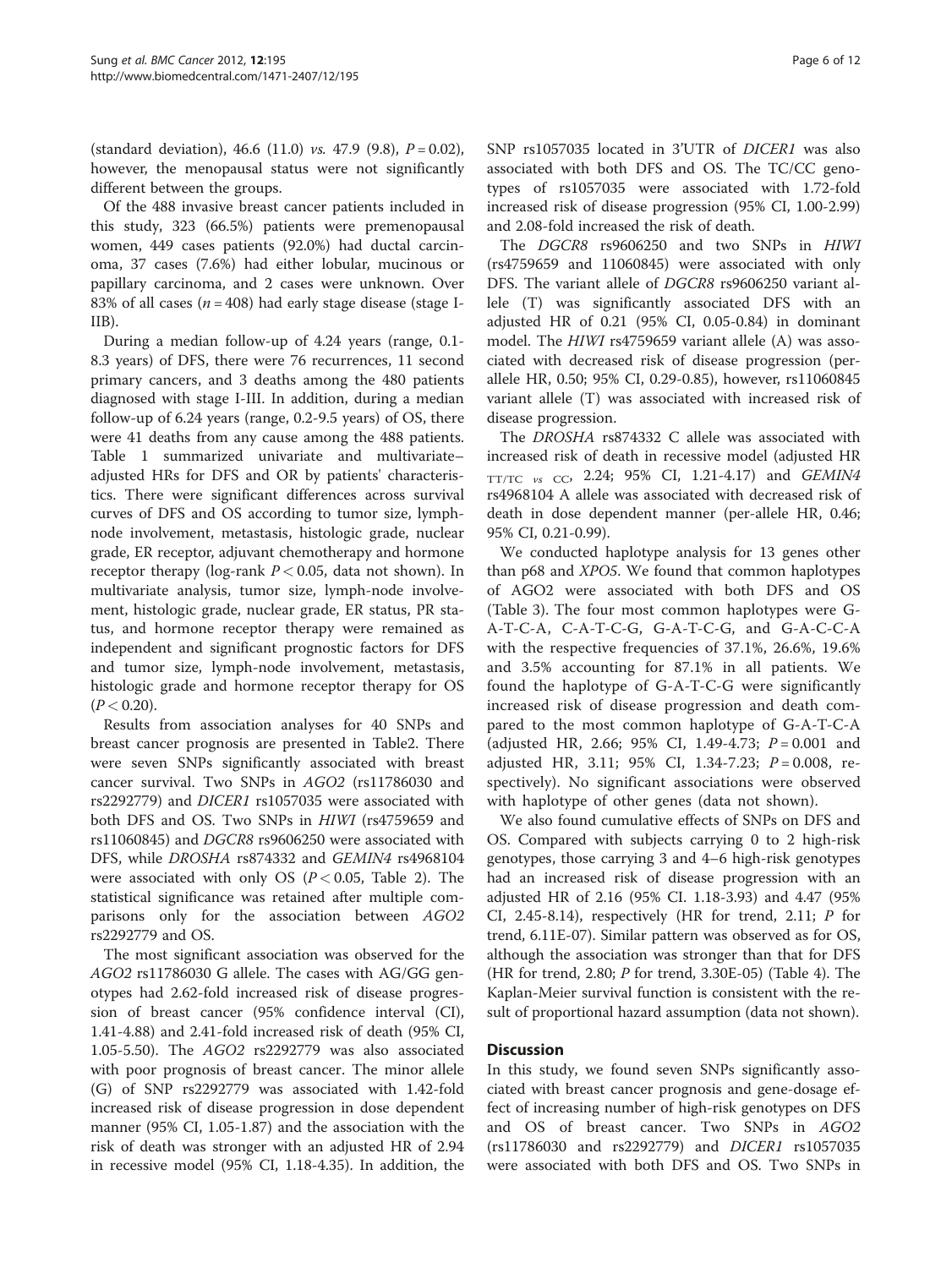<span id="page-6-0"></span>

| Gene               | <b>SNP</b> | <b>Position</b> | Major/          | MAF <sup>a</sup> | Disease-free survival |                            |                | <b>Overall survival</b> |              |                            |        |      |
|--------------------|------------|-----------------|-----------------|------------------|-----------------------|----------------------------|----------------|-------------------------|--------------|----------------------------|--------|------|
|                    |            |                 | Minor<br>allele |                  | Genetic model         | aHR (95 % CI) <sup>b</sup> | $\overline{P}$ | FDRP                    | Geneticmodel | aHR (95 % CI) <sup>c</sup> | P      | FDRP |
| AGO1               | rs595055   | intron          | G/A             | 0.17             | REC                   | $1.86(0.65 - 5.30)$        | 0.247          | 0.47                    | <b>ADD</b>   | $0.66$ $(0.36-1.21)$       | 0.181  | 0.44 |
|                    | rs11263833 | intron          | T/G             | 0.24             | REC                   | $1.35(0.56-3.27)$          | 0.500          | 0.61                    | REC          | $0.56$ $(0.13 - 2.38)$     | 0.430  | 0.60 |
| AGO2               | rs2292779  | intron          | C/G             | 0.38             | <b>ADD</b>            | $1.42(1.06-1.92)$          | 0.021          | 0.27                    | <b>REC</b>   | $2.94(1.52 - 5.69)$        | 0.001  | 0.05 |
|                    | rs3864659  | intron          | A/C             | 0.05             | <b>ADD</b>            | $0.85(0.44-1.62)$          | 0.619          | 0.69                    | <b>DOM</b>   | $1.11 (0.43 - 2.85)$       | 0.825  | 0.93 |
|                    | rs7016981  | intron          | T/C             | 0.10             | <b>ADD</b>            | $0.77$ $(0.46 - 1.30)$     | 0.326          | 0.49                    | <b>DOM</b>   | $1.48(0.75-2.91)$          | 0.254  | 0.50 |
|                    | rs7824304  | intron          | C/T             | 0.05             | <b>ADD</b>            | $0.53(0.24-1.18)$          | 0.120          | 0.36                    | <b>ADD</b>   | $0.59(0.20-1.75)$          | 0.340  | 0.57 |
|                    | rs11786030 | $3'$ UTR        | A/G             | 0.48             | <b>DOM</b>            | $2.62(1.41 - 4.88)$        | 0.002          | 0.09                    | <b>DOM</b>   | $2.41(1.05 - 5.50)$        | 0.037  | 0.38 |
| DGCR8              | rs2073779  | intron          | T/C             | 0.08             | <b>DOM</b>            | $0.89(0.50-1.60)$          | 0.706          | 0.72                    | <b>ADD</b>   | $0.92$ $(0.43 - 1.97)$     | 0.836  | 0.93 |
|                    | rs9605062  | intron          | T/C             | 0.14             | <b>ADD</b>            | $0.65(0.40-1.06)$          | 0.084          | 0.34                    | <b>ADD</b>   | $0.62$ $(0.30-1.26)$       | 0.186  | 0.44 |
|                    | rs9606250  | intron          | A/T             | 0.05             | <b>DOM</b>            | $0.21$ $(0.05 - 0.84)$     | 0.028          | 0.28                    | $\sim$       |                            | $\sim$ | 0.99 |
| <b>DICER1</b>      | rs1057035  | 3' UTR          | T/C             | 0.09             | <b>DOM</b>            | $1.72(0.99-2.99)$          | 0.054          | 0.31                    | <b>DOM</b>   | 2.08 (1.01-4.28)           | 0.047  | 0.38 |
|                    | rs2282265  | intron          | A/G             | 0.45             | <b>REC</b>            | $1.70(0.99-2.91)$          | 0.055          | 0.31                    | <b>DOM</b>   | $0.87(0.44 - 1.74)$        | 0.700  | 0.85 |
| <b>DROSHA</b>      | rs644236   | intron          | CT              | 0.31             | REC                   | $0.80(0.41 - 1.58)$        | 0.517          | 0.61                    | <b>ADD</b>   | $0.73(0.46-1.15)$          | 0.173  | 0.44 |
|                    | rs874332   | intron          | T/C             | 0.47             | REC                   | $1.25(0.76-2.05)$          | 0.382          | 0.54                    | <b>REC</b>   | $2.24(1.21 - 4.17)$        | 0.011  | 0.21 |
|                    | rs7737174  | intron          | G/A             | 0.46             | <b>REC</b>            | $1.13(0.69-1.85)$          | 0.639          | 0.69                    | <b>REC</b>   | $0.76(0.36-1.61)$          | 0.469  | 0.60 |
|                    | rs10461898 | intron          | A/G             | 0.23             | <b>REC</b>            | $1.75(0.68 - 4.46)$        | 0.244          | 0.47                    | <b>ADD</b>   | $1.44(0.86 - 2.41)$        | 0.170  | 0.44 |
|                    | rs11748548 | intron          | G/A             | 0.26             | <b>DOM</b>            | $0.79(0.51-1.24)$          | 0.307          | 0.49                    | <b>ADD</b>   | $0.71$ $(0.43 - 1.16)$     | 0.167  | 0.44 |
|                    | rs16901096 | intron          | C/T             | 0.21             | <b>DOM</b>            | $0.73(0.46-1.16)$          | 0.185          | 0.44                    | <b>DOM</b>   | $0.58(0.30-1.11)$          | 0.098  | 0.44 |
| FMR1               | rs25704    | $3'$ UTR        | T/C             | 0.35             | <b>DOM</b>            | $1.27(0.82 - 1.97)$        | 0.287          | 0.49                    | <b>DOM</b>   | $1.39(0.74 - 2.61)$        | 0.302  | 0.52 |
|                    | rs28900    | intron          | A/C             | 0.46             | <b>DOM</b>            | $1.21 (0.75 - 1.94)$       | 0.443          | 0.59                    | <b>DOM</b>   | $1.63(0.81 - 3.29)$        | 0.175  | 0.44 |
|                    | rs971000   | intron          | C/T             | 0.33             | <b>DOM</b>            | $1.45(0.94 - 2.23)$        | 0.095          | 0.35                    | <b>DOM</b>   | $1.71(0.92 - 3.18)$        | 0.089  | 0.44 |
| GEMIN <sub>3</sub> | rs197413   | V642V           | G/A             | 0.39             | <b>REC</b>            | $1.33(0.78-2.26)$          | 0.299          | 0.49                    | <b>REC</b>   | $0.65(0.25-1.66)$          | 0.368  | 0.58 |
|                    | rs17569368 | intron          | A/T             | 0.09             | <b>DOM</b>            | $1.38(0.80 - 2.37)$        | 0.242          | 0.47                    | <b>DOM</b>   | $1.14(0.54 - 2.42)$        | 0.727  | 0.86 |
| GEMIN4             | rs7813     | C1033R          | T/C             | 0.35             | <b>ADD</b>            | $0.77(0.56-1.07)$          | 0.126          | 0.36                    | <b>REC</b>   | $0.69(0.27-1.82)$          | 0.459  | 0.60 |
|                    | rs2740349  | N929D           | A/G             | 0.13             | <b>DOM</b>            | $0.83(0.47-1.44)$          | 0.502          | 0.61                    | <b>DOM</b>   | $0.81 (0.37 - 1.79)$       | 0.604  | 0.76 |
|                    | rs3744741  | <b>Q684R</b>    | C/T             | 0.22             | <b>REC</b>            | $1.21 (0.52 - 2.81)$       | 0.662          | 0.7                     | <b>REC</b>   | $1.83(0.64 - 5.28)$        | 0.262  | 0.50 |
|                    | rs4968104  | E593V           | T/A             | 0.15             | <b>DOM</b>            | $0.62$ $(0.36-1.06)$       | 0.078          | 0.34                    | <b>ADD</b>   | $0.46(0.21-0.99)$          | 0.048  | 0.38 |
| <b>HIWI</b>        | rs4759659  | intron          | G/A             | 0.14             | <b>ADD</b>            | $0.50(0.29 - 0.85)$        | 0.011          | 0.22                    | <b>ADD</b>   | $0.67$ $(0.32 - 1.39)$     | 0.281  | 0.51 |
|                    | rs7963072  | intron          | G/A             | 0.1              | <b>REC</b>            | $1.71(0.23-12.7)$          | 0.598          | 0.68                    | <b>REC</b>   | $4.30(0.57-32.5)$          | 0.158  | 0.44 |
|                    | rs1106042  | <b>K527R</b>    | G/A             | 0.11             | <b>DOM</b>            | $1.05(0.61-1.82)$          | 0.859          | 0.86                    | <b>DOM</b>   | $1.04(0.50-2.16)$          | 0.908  | 0.95 |
|                    | rs11060845 | intron          | G/T             | 0.4              | <b>ADD</b>            | $1.36(1.00-1.85)$          | 0.054          | 0.31                    | <b>DOM</b>   | $1.76(0.88-3.54)$          | 0.110  | 0.44 |
| p68                | rs1991401  | 5' UTR          | A/G             | 0.36             | <b>ADD</b>            | $0.87$ $(0.63 - 1.20)$     | 0.391          | 0.54                    | <b>REC</b>   | $1.35(0.60-3.07)$          | 0.467  | 0.60 |
| p72                | rs138457   | intron          | T/C             | 0.5              | <b>ADD</b>            | $1.19(0.87 - 1.63)$        | 0.274          | 0.49                    | <b>DOM</b>   | 1.80 (0.83-3.90)           | 0.134  | 0.44 |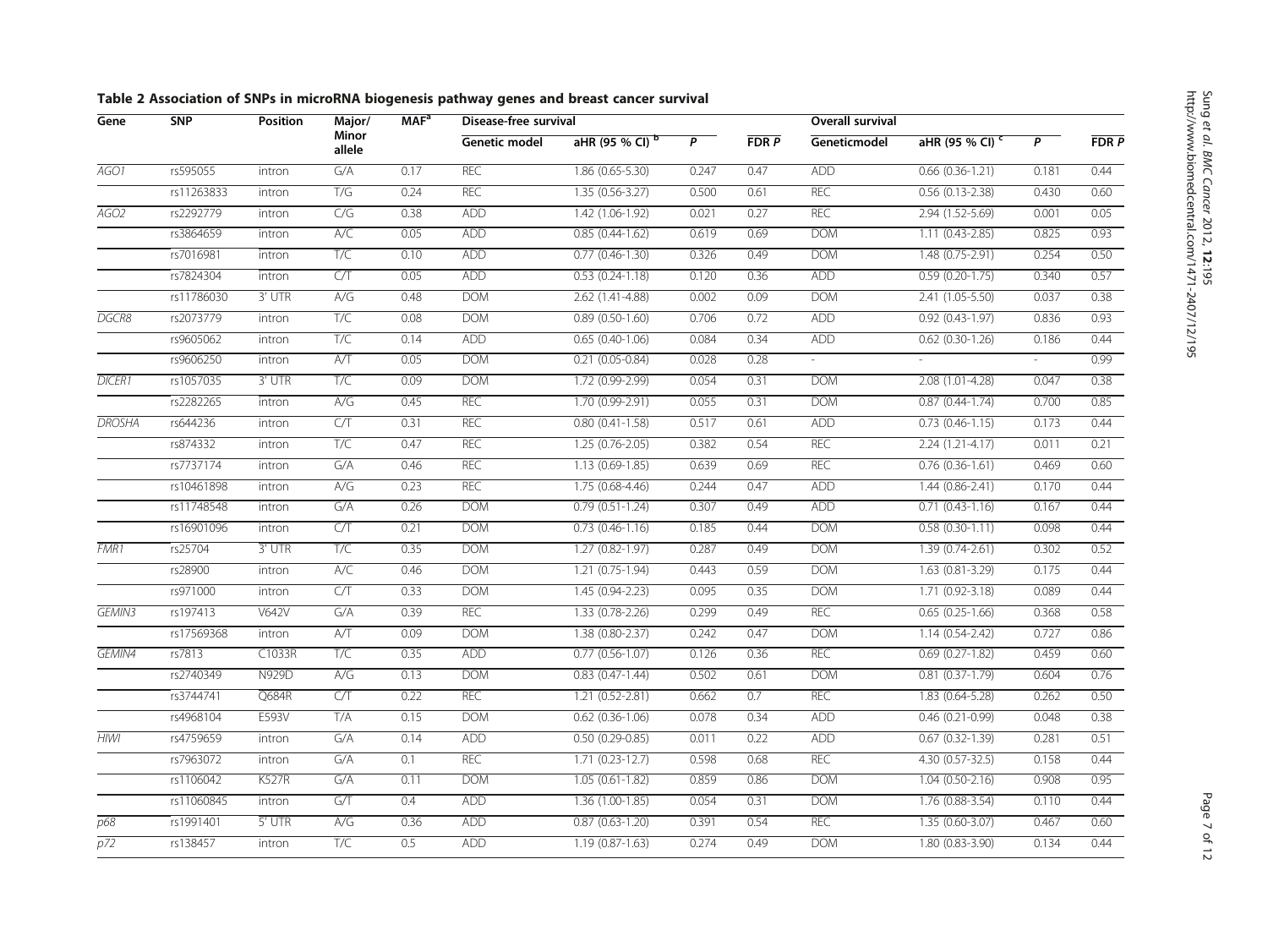| Table 2 Association of SNPs in microRNA biogenesis pathway genes and breast cancer survival (Continued) |  |  |
|---------------------------------------------------------------------------------------------------------|--|--|
|---------------------------------------------------------------------------------------------------------|--|--|

|                  | rs138462   | 3' UTR | A/G  | 0.12          | REC        | 1.60 (0.38-6.69)    | 0.519 | $0.6^{\circ}$ | <b>DOM</b> | $0.72(0.35-1.48)$   | 0.378 | 0.58 |
|------------------|------------|--------|------|---------------|------------|---------------------|-------|---------------|------------|---------------------|-------|------|
|                  | rs12627803 | intron | T/C  | $0.2^{\circ}$ | REC        | $0.53(0.15-1.91)$   | 0.329 | 0.49          | <b>DOM</b> | $1.27(0.69-2.33)$   | 0.446 | 0.60 |
|                  | rs2267390  | intron |      | 0.37          | <b>REC</b> | $0.58(0.27-1.23)$   | 0.156 | 0.42          | <b>REC</b> | $0.45(0.14-1.47)$   | 0.186 | 0.44 |
|                  | rs5750609  | intron |      | 0.16          | <b>REC</b> | $0.28(0.04 - 2.06)$ | 0.213 | 0.47          | ADD.       | $0.69(0.37-1.28)$   | 0.245 | 0.50 |
| <b>RAN</b>       | rs7958223  | intron | C/A. | 0.2           | DOM        | 1.35 (0.88-2.07)    | 0.176 | 0.44          | REC        | 2.02 (0.60-6.78)    | 0.257 | 0.50 |
|                  | rs10848236 | intron | G/A  | 0.16          | DOM        | 1.52 (0.98-2.37)    | 0.062 | $0.3^{\circ}$ | ADD.       | 1.03 (0.58-1.84)    | 0.909 | 0.95 |
| XPO <sub>5</sub> | rs11077    | 3' UTR | A/C  | 0.09          | <b>ADD</b> | $0.56(0.27-1.18)$   | 0.128 | 0.36          | ADD.       | $0.96(0.44 - 2.09)$ | 0.922 | 0.95 |

NOTE ADD, additive model; DOM, dominant model; REC, recessive model.

<sup>a</sup> Major/minor alleles and frequencies as determined by the distribution among all patients.

<sup>b</sup> Adjusted for age, tumor size (≤2 cm and >2 cm), lymph-node involvement (no and yes), histologic grade (I-II and III), nuclear grade (I-II and III) and ER status (positive and negative), PR status (positive and negative) and hormone receptor therapy (yes and no).

<sup>c</sup> Adjusted for age, tumor size (≤2 cm and >2 cm), lymph-node involvement (no and yes), metastasis (no and yes), histologic grade (I-II and III), and hormone receptor therapy (yes and no).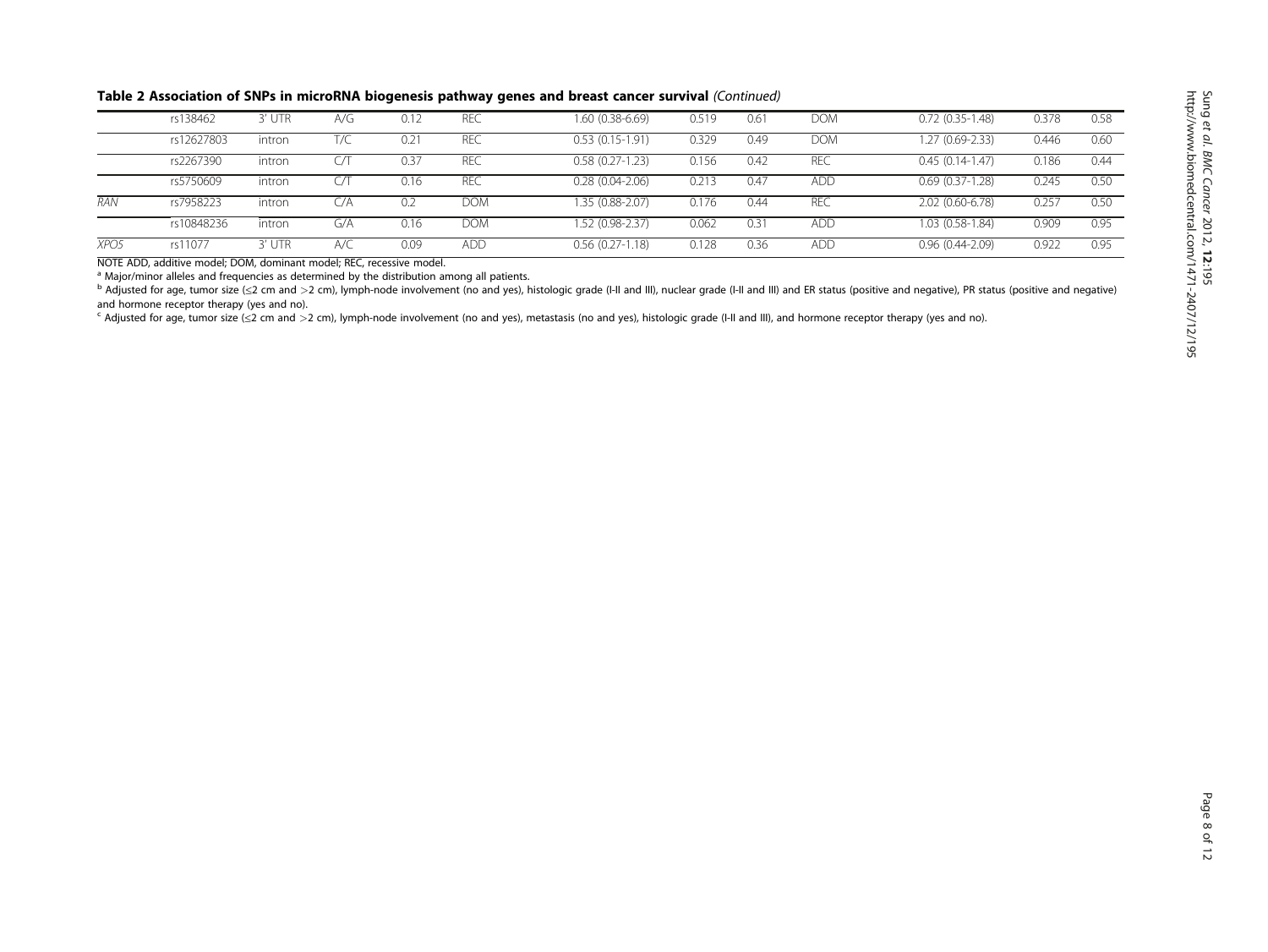|             |                | Disease-free survival  |                            |       |                   |              | Overall survival    |       |
|-------------|----------------|------------------------|----------------------------|-------|-------------------|--------------|---------------------|-------|
| Haplotype   | Relapse, N (%) | No relapse, $N$ $(\%)$ | aHR (95 % CI) <sup>a</sup> | P     | Death, $N$ $(\%)$ | Alive, N (%) | aHR (95 % CI) b     | P     |
| $G-A-T-C-A$ | 22 (25.9)      | 152 (39.9)             | (reference)                |       | 9(20.9)           | 167 (38.8)   | (reference)         |       |
| $C-A-T-C-G$ | 24 (28.2)      | 100(26.3)              | 1.29 (0.71-2.34)           | 0.411 | 13 (30.2)         | 113 (26.2)   | 1.73 (0.72-4.13)    | 0.217 |
| $G-A-T-C-G$ | 27 (31.8)      | 63(16.5)               | 2.66 (1.49-4.73)           | 0.001 | 15 (34.9)         | 78 (18.1)    | 3.11 (1.34-7.23)    | 0.008 |
| $G-A-C-C-A$ | 5(5.9)         | 12(3.2)                | 1.76 (0.66-4.71)           | 0.262 | 2(4.65)           | 16(3.7)      | $2.22(0.47-10.6)$   | 0.316 |
| Others      | 7(8.24)        | 54 (14.2)              | $0.66$ $(0.28 - 1.56)$     | 0.343 | 4(9.3)            | 57 (13.2)    | $1.02(0.31 - 3.33)$ | 0.978 |
| Total       | 85 (100)       | 381 (100)              |                            |       | 43 (100)          | 431 (100)    |                     |       |

<span id="page-8-0"></span>Table 3 Association of AGO2 haplotypes and breast cancer survival

NOTE The AGO2 haplotype was composed of five SNPs in order of rs2292779, rs3864659, rs7016981, rs7824304, rs11786030.<br><sup>a</sup> Adjusted for age, tumor size (≤2 cm and >2 cm), lymph-node involvement (no and yes), histologic gra (positive and negative), PR status (positive and negative) and hormone receptor therapy (yes and no).

<sup>b</sup> Adjusted for age, tumor size (≤2 cm and >2 cm), lymph-node metastasis (no and yes), metastasis (no and yes), histologic grade (I-II and III), and hormone receptor therapy (yes and no).

HIWI (rs4759659 and rs11060845) and DGCR8 rs9606250 were associated with DFS, while DROSHA rs874332 and GEMIN4 rs4968104 were associated with only OS. Furthermore, some specific AGO2 haplotype also associated with both DFS and OS.

The AGO2 plays a key role in miRNA-mediated gene silencing as a component of the miRNA-induced silencing complex that directly binds miRNAs and mediates cleavage of target mRNA [[25](#page-11-0)]. There are emerging evidence from *in vitro* analysis and clinical samples that abnormal expression or enzymatic function of AGO2 is associated with cancer development and its progression. In breast cancer cell lines, it was shown that the overexpression of AGO2 could induce the transformed phenotype [[26](#page-11-0)]. Moreover, the variations in genomic structure of AGO2, such as copy number change or frameshift mutation, were reported to be associated with several

cancers including multiple myeloma, gastric and colorectal cancer [\[27,28\]](#page-11-0).

We observed that variant alleles of rs2292779 and rs11786030 in AGO2 were commonly associated with poor DFS and poor OS. In our previous study, we reported SNP rs3864659 in AGO2 is associated with the reduction of breast cancer risk. However, we did not observe the significant association with breast cancer survival for rs3864659 implying its different role in tumor development and survival in breast cancer patients. The rs2292779 G allele was more significantly and strongly associated with OS than DFS, while the effect sizes of rs11786030 were similar between OS and DFS. Furthermore, the haplotype containing minor alleles of both SNPs (rs2292779 and rs11786030) was also significantly associated with both DFS and OS showing slightly larger effect than those of estimated from single SNP. The

Table 4 Cumulative effect analysis by the number of unfavorable genotypes in miRNA biogenesis pathway genes and disease free survival

| Number of                | Disease-free survival |                         |                            |          |  |  |  |  |  |  |
|--------------------------|-----------------------|-------------------------|----------------------------|----------|--|--|--|--|--|--|
| unfavorable<br>genotypes | Cases, $N^a$ (%)      | Relapse, N (%)          | aHR <sup>b</sup> (95 % CI) | P        |  |  |  |  |  |  |
| $0 - 2$                  | 163 (35.4)            | 18(21.4)                | 1 (reference)              |          |  |  |  |  |  |  |
| 3                        | 188 (40.9)            | 32 (38.1)               | $2.16(1.18 - 3.93)$        | 1.22E-02 |  |  |  |  |  |  |
| $4 - 6$                  | 109 (23.7)            | 34 (40.5)               | $4.47(2.45 - 8.14)$        | 9.87E-07 |  |  |  |  |  |  |
| $P_{trend}$              |                       |                         | $2.11(1.57 - 2.83)$        | 6.11E-07 |  |  |  |  |  |  |
|                          |                       | <b>Overall survival</b> |                            |          |  |  |  |  |  |  |
|                          | Cases, $N^a$ (%)      | Death, $N$ $(\%)$       | aHR <sup>c</sup> (95 % CI) | Ρ        |  |  |  |  |  |  |
| $0 - 2$                  | 6(14.6)               | 124 (26.4)              | 1 (reference)              |          |  |  |  |  |  |  |
| 3                        | 12 (29.3)             | 214 (45.5)              | 1.21(0.44-3.30)            | 7.13E-01 |  |  |  |  |  |  |
| $4 - 5$                  | 23(56.1)              | 132 (28.1)              | 5.34(2.12-13.49)           | 3.93E-04 |  |  |  |  |  |  |
| $P_{\text{trend}}$       |                       |                         | $2.80(1.72 - 4.55)$        | 3.30E-05 |  |  |  |  |  |  |

NOTE Unfavorable genotypes were defined as rs2292779 (GG), rs11786030 (AG + GG), rs9606250 (AA + AT), rs1057035 (TC + CC), rs4759659 (GG + GA), and rs11060845<br>(TT) for disease-free survival and rs2292779 (GG), rs11786030 (

a Due to excluding the subject which has at least one missing genotype information in this analysis, all subjects are less than 480 for disease-free survival and 488 for overall survival.

Adjusted for age, tumor size (≤2 cm and >2 cm), lymph-node involvement (no and yes), histologic grade (I-II and III), nuclear grade (I-II and III) and ER status (positive and negative), PR status (positive and negative) and hormone receptor therapy (yes and no).

 $c$  Adjusted for age, tumor size ( $\leq$ 2 cm and  $>$ 2 cm), lymph-node involvement (no and yes), metastasis (no and yes), histologic grade (I-II and III), and hormone receptor therapy (yes and no).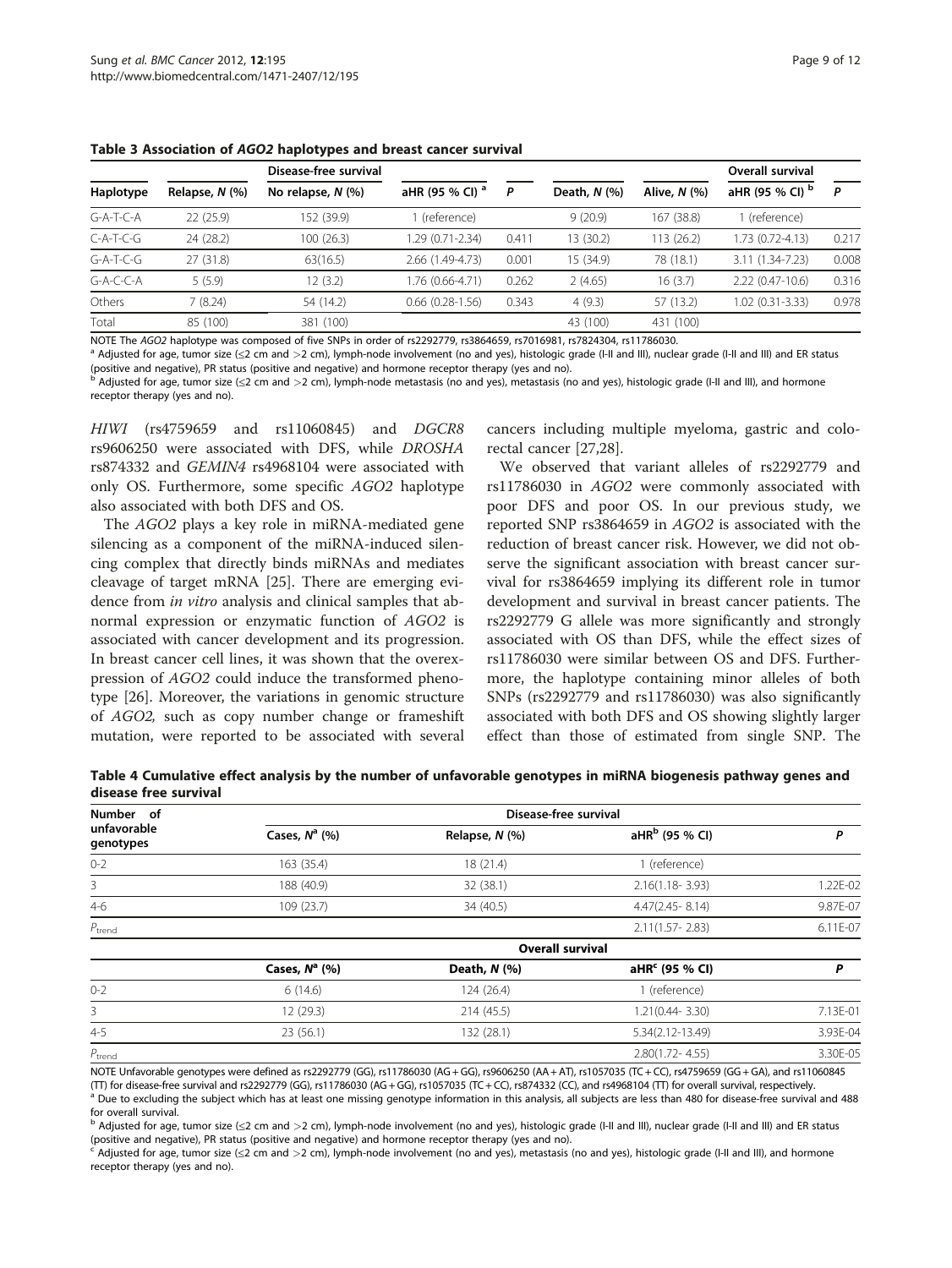AGO2 rs2292778 was not genotyped in our study, but it is a perfect proxy for AGO1 rs2292779, based on the HapMap Chinese in Beijing (CHB)  $(r^2 = 0.94)$  and Japanese in Tokyo (JPT)  $(r^2 = 0.95)$  and even in CEPH European ancestry (CEU) ( $r^2$  = 1.00). It is intriguing that the AGO2 rs2292778 is highly evolutionary conserved allele (conservation score = 0.992) although it resides outside the coding region of AGO2 suggesting potential functional effect of these variants [\[25\]](#page-11-0). However, it should be answered whether the function or expression level of AGO2 is regulated via proxy or identified SNP through experimental study.

The SNP rs9606250 in DGCR8 was found to be associated with longer DFS. As for the association with OS, however, we could not evaluate the effect of rs9606250 on OS due to low frequency of minor allele homozygote. DGCR8 (Pasha) is a double stranded RNA-binding protein involved in processing of primary precursor of miR-NAs into the pre-miRNAs as a component of multiprotein complex with RNAse III enzyme DROSHA (RNASEN). The possible role of DGCR8 gene in the clinical outcome of breast cancer has been recently reported [[25\]](#page-11-0). It was shown that impaired miRNA processing through knockdown of DGCR8 facilitates breast cancer cell invasion. Interestingly, both rs9605062 and rs9606250 identified in DGCR8 is in high LD with rs9606232 (CHB and JPT,  $r^2 = 1.00$ ; CEU,  $r^2 = 0.83$ ), which is located at a conserved transcription-binding site of DGCR8. Thus, it is plausible that the level or the timing of gene expression might be regulated by these variants, although more detailed functional studies should provide evidence for the underlying mechanism. In previous studies, three SNPs in DGCR8 were associated with OS of ovarian cancer consistent with our result [\[17](#page-11-0)], although there is no significant association between the genetic variants in DGCR8 and survival of patients with colorectal cancer [\[15](#page-11-0)], head and neck cancer [\[18](#page-11-0)] and renal cell carcinoma [\[16\]](#page-11-0).

We also observed the variant allele of HIWI rs4759659 was also associated with longer DFS, although it was not associated with OS. In addition, HIWI rs11060845 was associated with increased risk of disease progression in the present study, while this SNP was associated with risk reduction in breast cancer susceptibility in our previous study implicating the difference effect of the same variant on cancer development and progression. HIWI (PIWI1) is suggested to play an important role in stem cell renewal, division, germ cell proliferation, RNA silencing and translational regulation [[29](#page-11-0)]. In addition, HIWI expression has been shown to be associated with tumor development including gastric cancer [\[30](#page-11-0)] and pancreas adenocarcinoma [[31\]](#page-11-0). Furthermore, the expression level of HIWI has been shown to be associated with cancer survival in esophageal squamous cancer cells [[32\]](#page-11-0) and soft-tissue sarcoma [\[21](#page-11-0)]. It is notable that HIWI is significantly overexpressed in several metastatic tumor tissues compared to benign hyperplasia or chronic inflammation lesion, and the expression is positively correlated with Ang-2 and Tie-2 which play a key role in angiogenesis [[33\]](#page-11-0). However, further study is warranted to prove whether the identified variant leads to decreased expression of HIWI gene and whether the effect of this variant on breast cancer microinvasion or metastasis is mediated by angiogenic pathway.

We also found the variant allele of DROSHA rs874332 was associated with poor OS in breast cancer. DROSHA (RNASEN) is RNAse III enzyme mediating processing of pri-miRNAs into pre-miRNAs with DGCR8. The significance of aberrant expression levels of DROSHA as a potential prognostic factor has been substantiated in several studies on esophageal cancer [[34](#page-11-0)], cervical neoplastic progression [\[35](#page-11-0)], ovarian cancer [[36\]](#page-11-0), and neuroblastoma [[37](#page-11-0)] .

In breast cancer, down regulation in DROSHA and/or DICER was preferentially observed in distinct subgroups of breast cancer [\[38\]](#page-11-0) . In addition, the haplotypes of DROSHA and DICER, but not individual SNP, were associated with altered survival and recurrence of renal cancer carcinoma [\[16](#page-11-0)]. Through in vitro functional study, Noh et al. demonstrated that less efficient miRNA processing caused by knockdown of DROSHA, DICER and DGCR8 is responsible for reduced levels of mature forms of tumor-suppressive miRNAs, and finally facilitates breast cancer cell invasion by upregulating the expression of urokinase-type plasminogen activator (uPA) [[39\]](#page-11-0). Considering that *DROSHA* rs642321, the proxy of rs874332 (CHB  $r^2 = 0.93$ ; JPT,  $r^2 = 0.87$  and CEU,  $r^2 = 0.82$ ), is located in the 3'-untranslated region (UTR) of DROSHA and is a predicted miRNA binding site ([http://www.microrna.org/microrna/home.do\)](http://www.microrna.org/microrna/home.do), it is plausible that rs874332 could be associated with translational repression and/or mRNA destabilization of DROSHA through miRNA-mRNA interaction.

We performed polygenic risk model analysis to investigate the cumulative effects of SNPs on breast cancer survival. By combining six SNPs for DFS and five SNPs for OS, we observed a strong dose–response trend toward an increasing risk of disease progression or death with an increasing number of high-risk genotypes. This cumulative effect of variants in miRNA biogenesis pathway genes on breast cancer survival is consistent with the notion that the germline genetic variation could be associated with cancer progression and survival via polygenic manner.

Although the present study included tagging SNPs in most currently known miRNA biogenesis pathway genes, future studies should investigate the comprehensive list of genetic variants in miRNA genes and target binding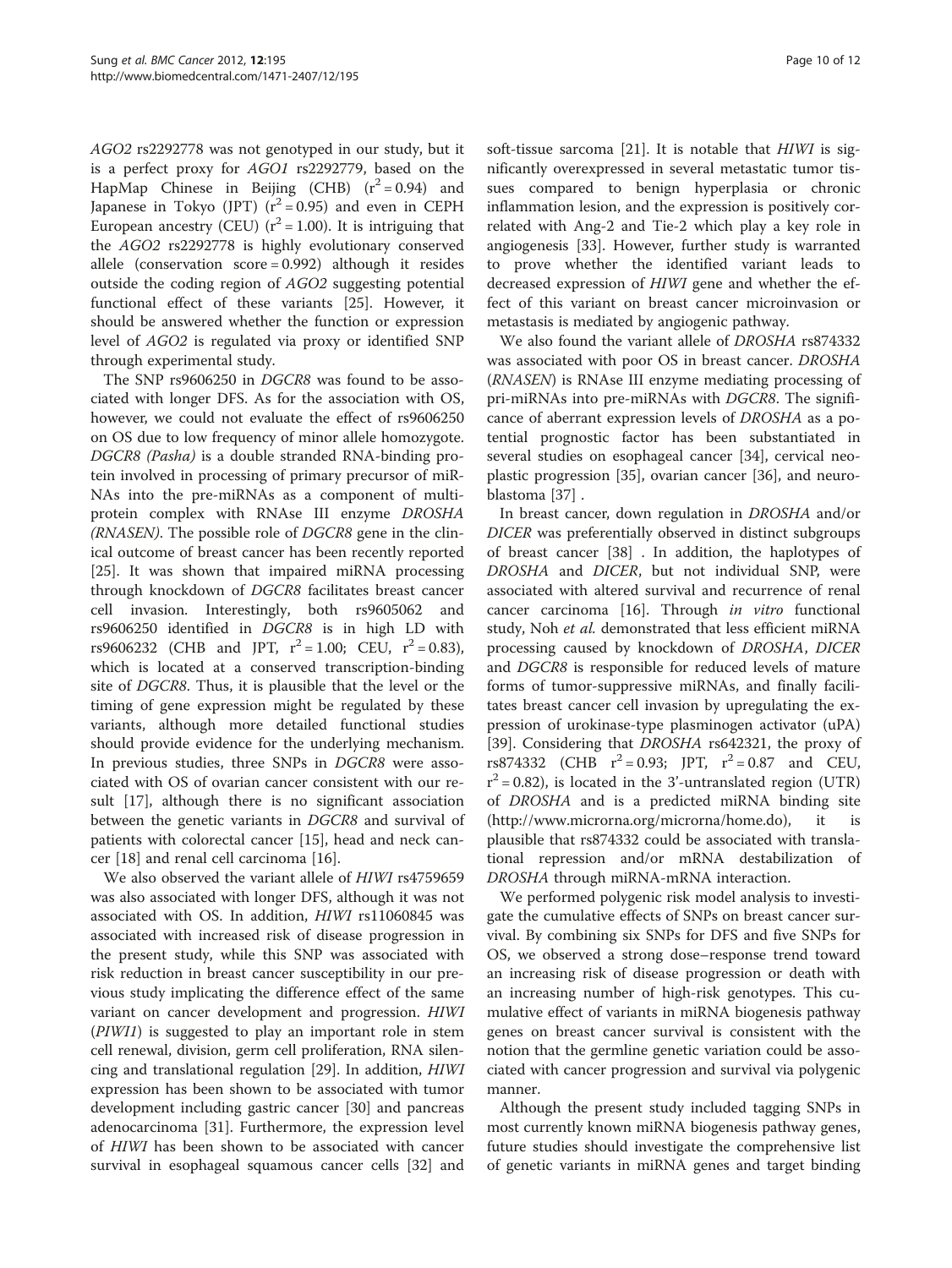<span id="page-10-0"></span>site in 3'-untranslated region to understand how their deregulation of miRNA network caused potentially by the genetic variants is implicated in breast cancer prognosis.

There are several limitations in this study. We could not evaluate the association between the selected SNPs and breast cancer specific mortality because the data for the cause of death were not available. Thus, the results on the association with the OS must be interpreted cautiously and need to be confirmed in study to investigate the association with breast cancer specific survival. The primary limitation is the limited power to detect the potential effects of genetic variants on the breast cancer prognosis, especially for the several SNPs with low minor allele frequencies. This study has only 1 to 66% of the statistical power to detect the effect sizes of 1.10 to 1.40 with the current sample size (Bonferroni corrected  $p$ -value = 0.001). Along with the limited power, some of the SNPs we identified might be attained by chance finding given the loss of robustness after multiple comparison adjustments. Furthermore, the risk profiles of genetic variants identified from this study could be manifested differently in different ethnic populations assuming the differences in MAF and underlying genomic structure, and interactions of environmental factors and other modifiers could have an effect on the penetrance of these SNPs.

## Conclusions

We evaluated the comprehensive list of tagging SNPs in most currently known miRNA biogenesis pathway genes and we identified the associations between several putative genetic variants in miRNA biogenesis pathway genes and breast cancer survival. To the best of our knowledge, this is the first study to provide evidence suggesting that common genetic variants in miRNA biogenesis pathway genes may affect the breast cancer survival, individually and jointly. To more powerfully elucidate this risk-conferring effect of any SNP observed in this study, further epidemiological studies in independent and large number of subjects and functional studies need to validate our findings.

## Additional file

[Additional file 1:](http://www.biomedcentral.com/1471-2407/supplementary/1471-2407-12-195-S1.pdf) Table S1. The baseline characteristics of the patients by study inclusion.

#### Abbreviations

BMI: Body mass index; CEU: CEPH European ancestry; CHB: Han Chinese in Beijing, China; CI: Confidence interval; DFS: Disease-free survival; ER: Estrogen receptor-positive; ER: Estrogen receptor-negative; GWA study: Genome-wide association study; HWE: Hardy-Weinberg equilibrium; JPT: Japanese in Tokyo; LD: Linkage disequilibrium; MAF: Minor allele frequency; MiRNA: microRNA; HR: Hazard ratio; OS: Overall survival; PR: Progesterone receptor-positive; PR: Progesterone receptor-negative; SNP: Single nucleotide polymorphism.

#### Competing interests

The authors have declared no conflicts of interest.

#### **Acknowledgements**

This research was supported by BRL (Basic Research Laboratory) program through the National Research Foundation of Korea funded by the Ministry of Education, Science and Technology (2012–0000347).

#### Author details

<sup>1</sup>Department of Biomedical Sciences, Seoul National University College of Medicine, Seoul, South Korea. <sup>2</sup> Department of Molecular Medicine and Biopharmaceutical Sciences, Graduate School of Convergence Science and Technology and College of Medicine or College of Pharmacy, Seoul National University, Seoul, South Korea. <sup>3</sup>Department of Environmental Health, Korea National Open University, Seoul, South Korea. <sup>4</sup>Department of Preventive Medicine, Seoul National University College of Medicine, Seoul, South Korea. 5 Cancer Research Institute, Seoul National University College of Medicine, Seoul, South Korea. <sup>6</sup>Department of Surgery, Seoul National University College of Medicine, Seoul, South Korea. <sup>7</sup>Department of Surgery, University of Ulsan College of Medicine and Asan Medical Center, Seoul, South Korea.

#### Authors' contributions

DK, DYN, and SHA were PIs for each of the participating cooperative groups of the Seoul Breast Cancer Study (SeBCS). KML, JYC, SKP, KYY and DK were involved in conception and design of the study and participated in the discussion and interpretation of the results. HS participated in data analysis and writing of the manuscript. SJ, SH, MS and JYC contributed to statistical analyses and helped to draft the manuscript. SJ participated in data collection and sample selection. All authors have read and approved the final manuscript.

#### Received: 16 December 2011 Accepted: 28 May 2012 Published: 28 May 2012

#### References

- 1. Coughlin SS, Ekwueme DU: Breast cancer as a global health concern. Cancer Epidemiol 2009, 33:315–318.
- 2. Jung KW, Park S, Kong HJ, Won YJ, Lee JY, Park EC, Lee JS: Cancer statistics in Korea: incidence, mortality, survival, and prevalence in 2008. Cancer Res Treat 2011, 43:1–11.
- 3. Lee JH, Yim SH, Won YJ, Jung KW, Son BH, Lee HD, Lee ES, Yoo KY, Ahn SH, Shin HR: Population-based breast cancer statistics in Korea during 1993– 2002: incidence, mortality, and survival. J Korean Med Sci 2007, 22(Suppl): S11–16.
- 4. Park SK, Kim Y, Kang D, Jung EJ, Yoo KY: Risk factors and control strategies for the rapidly rising rate of breast cancer in Korea. *J Breast Cancer* 2011, 14:79–87.
- 5. Hery C, Ferlay J, Boniol M, Autier P: Quantification of changes in breast cancer incidence and mortality since 1990 in 35 countries with Caucasian-majority populations. Ann Oncol 2008, 19:1187–1194.
- 6. Harris L, Fritsche H, Mennel R, Norton L, Ravdin P, Taube S, Somerfield MR, Hayes DF, Bast RC Jr: American Society of Clinical Oncology 2007 update of recommendations for the use of tumor markers in breast cancer. J Clin Oncol 2007, 25:5287–5312.
- 7. Azzato EM, Pharoah PD, Harrington P, Easton DF, Greenberg D, Caporaso NE, Chanock SJ, Hoover RN, Thomas G, Hunter DJ, Kraft P: A genome-wide association study of prognosis in breast cancer. Cancer Epidemiol Biomarkers Prev 2010, 19:1140–1143.
- 8. Azzato EM, Tyrer J, Fasching PA, Beckmann MW, Ekici AB, Schulz-Wendtland R, Bojesen SE, Nordestgaard BG, Flyger H, Milne RL, et al: Association between a germline OCA2 polymorphism at chromosome 15q13.1 and estrogen receptor-negative breast cancer survival. J Natl Cancer Inst 2010, 102:650–662.
- 9. Udler M, Maia AT, Cebrian A, Brown C, Greenberg D, Shah M, Caldas C, Dunning A, Easton D, Ponder B, Pharoah P: Common germline genetic variation in antioxidant defense genes and survival after diagnosis of breast cancer. J Clin Oncol 2007, 25:3015–3023.
- 10. Filipowicz W, Bhattacharyya SN, Sonenberg N: Mechanisms of posttranscriptional regulation by microRNAs: are the answers in sight? Nat Rev Genet 2008, 9:102–114.